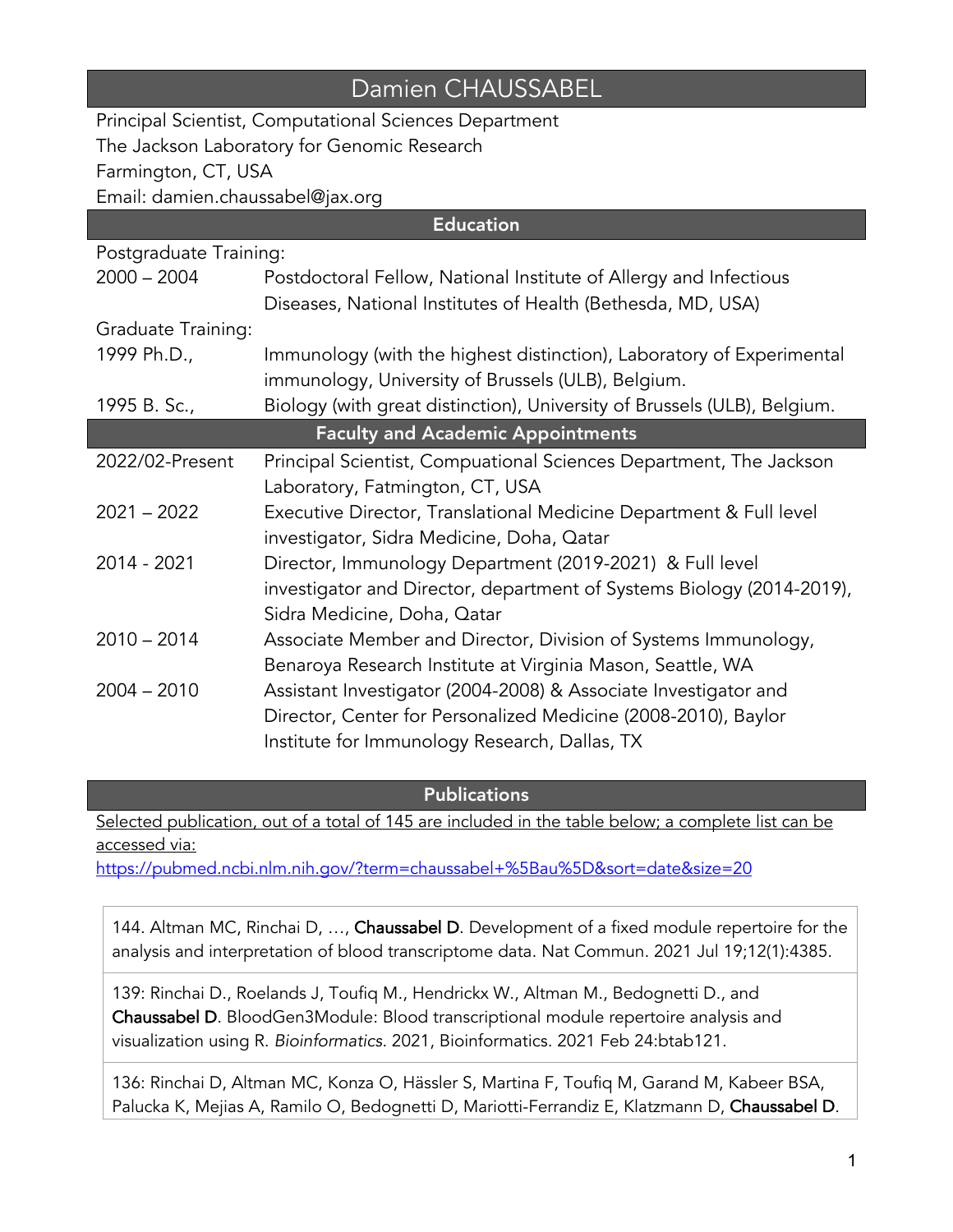Definition of erythroid cell-positive blood transcriptome phenotypes associated with severe respiratory syncytial virus infection. Clin Transl Med. 2020 Dec;10(8):e244.

119: Brummaier T, Kabeer B…, Chaussabel D. A prospective cohort for the investigation of alteration in temporal transcriptional and microbiome trajectories preceding preterm birth: a study protocol. BMJ Open. BMJ Open. 2019 Jan 15;9(1):e023417.

118: 1: Hernandez N, Melki I, …, Chaussabel D, Notarangelo LD, Elledge SJ, Ciancanelli MJ, Abel L, Zhang Q, Marr N, Crow YJ, Su HC, Casanova JL. Life-threatening influenza pneumonitis in a child with inherited IRF9 deficiency. J Exp Med. 2018 Oct 1;215(10):2567-2585.

115: Dunning J, Blankley S, Hoang LT, Cox M, Graham CM, James PL, Bloom CI, Chaussabel D, Banchereau J, Brett SJ; MOSAIC Investigators, Moffatt MF, O'Garra A, Openshaw PJM. Progression of whole-blood transcriptional signatures from interferon-induced to neutrophilassociated patterns in severe influenza. Nat Immunol. 2018 Jun;19(6):625-635.

114: Chaussabel D, Rinchai D. Using "Collective Omics Data" for Biomedical Research Training. Immunology. 2018 Apr 28. doi: 10.1111/imm.12944.].

102. Speake C, Whalen E, Gersuk VH, Chaussabel D, Odegard JM, Greenbaum CJ. Longitudinal Monitoring of Gene Expression in Ultra-Low Volume Blood Samples Self-Collected at Home. Clin Exp Immunol. 2016 Dec 23.

98. Mahajan P, Kuppermann N, Mejias A, Suarez N, Chaussabel D, …, Ramilo O; Pediatric Emergency Care Applied Research Network (PECARN). Association of RNA Biosignatures With Bacterial Infections in Febrile Infants Aged 60 Days or Younger. JAMA. 2016 Aug 23- 30;316(8):846-57.

80. Chaussabel D, Pulendran B. A vision and a prescription for big data-enabled medicine. Nat Immunol. 2015 Apr 21;16(5):435-9.

75. Alsina L, Israelsson C, ..., Chaussabel D A narrow repertoire of transcriptional modules responsive to pyogenic bacteria is impaired in patients carrying loss-of-function mutations in *MYD88* or *IRAK4. Nat Immunol. 2014 Dec;15(12):1134-42.*

72. Chaussabel D., Baldwin N. Democratizing Systems Immunology with Modular Transcriptional Repertoire Analyses. Nat Rev Immunol. 2014 Mar 25;14(4):271-80.

61. Obermoser G, Presnell S, … Chaussabel D. Systems scale interactive exploration reveals quantitative and qualitative differences in response to influenza and pneumococcal vaccines. Immunity. 2013 Apr 18;38(4):831-44. PubMed PMID: 23601689; PubMed Central PMCID: PMC3681204.

37. Berry MP, Graham CM, McNab FW, Xu Z, Bloch SA, Oni T, Wilkinson KA, Banchereau R, Skinner J, Wilkinson RJ, Quinn C, Blankenship D, Dhawan R, Cush JJ, Mejias A, Ramilo O, Kon OM, Pascual V, Banchereau J, Chaussabel D, O'Garra A. An interferon-inducible neutrophil